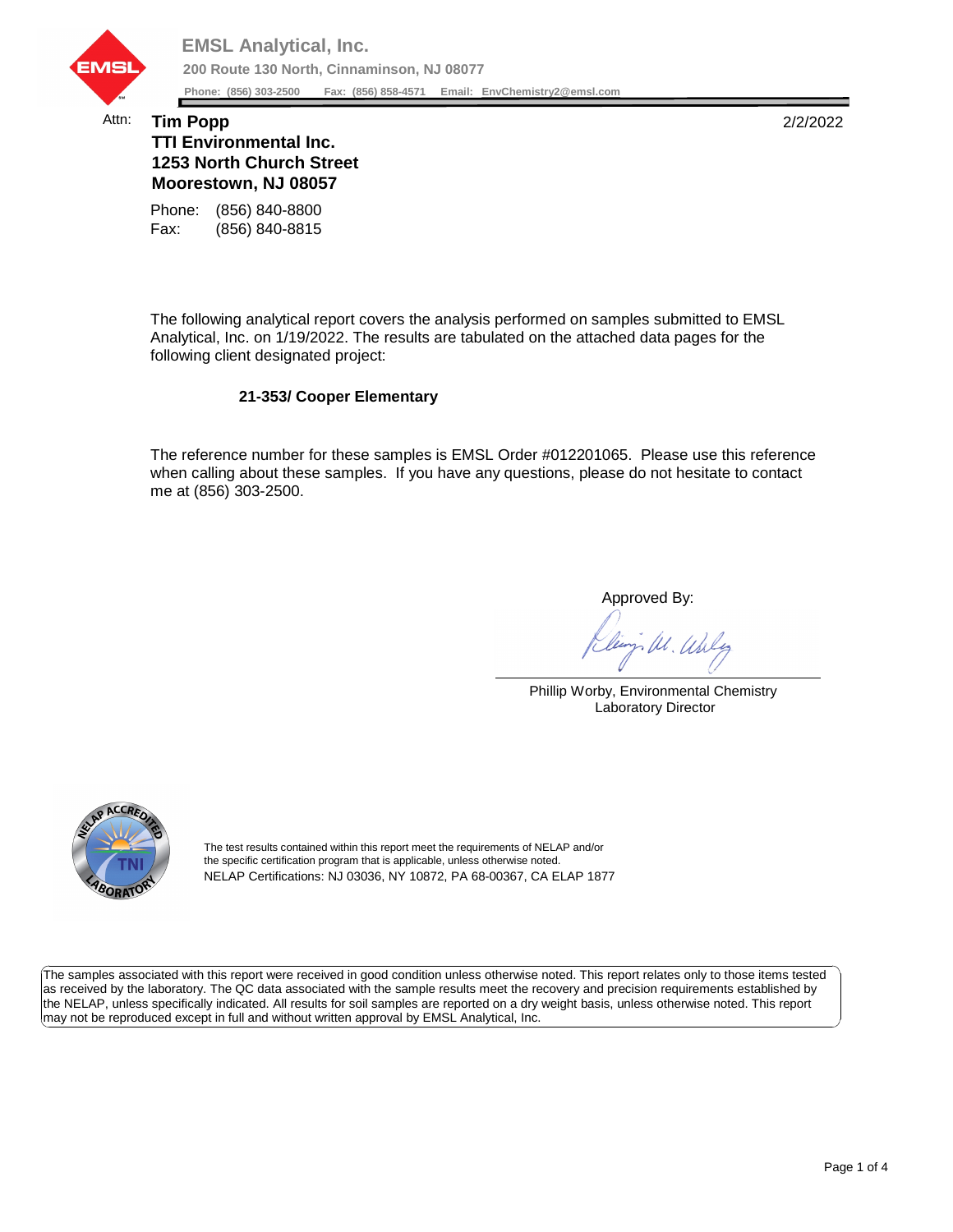

|                                  | <b>Analytical Results</b>                   |               |                 |                                    |                                   |  |  |  |  |
|----------------------------------|---------------------------------------------|---------------|-----------------|------------------------------------|-----------------------------------|--|--|--|--|
| <b>Client Sample Description</b> | 1-CH06-1-S-06A<br><b>KITCHEN</b>            |               | Collected:      | 1/19/2022<br>Lab ID:<br>5:58:00 AM | 012201065-0001                    |  |  |  |  |
| <b>Method</b>                    | <b>Parameter</b>                            | <b>Result</b> | <b>RL Units</b> | Prep<br>Date & Analyst             | <b>Analysis</b><br>Date & Analyst |  |  |  |  |
| <b>METALS</b>                    |                                             |               |                 |                                    |                                   |  |  |  |  |
| 200.8                            | Lead                                        | 1.09          | $1.00 \mu g/L$  | 1/27/2022<br><b>KB</b>             | 1/28/2022<br><b>KB</b><br>06:02   |  |  |  |  |
| <b>Client Sample Description</b> | 2-CH06-1-WC-08A<br><b>HALL REAR CENTER</b>  |               | Collected:      | 1/19/2022<br>Lab ID:<br>5:59:00 AM | 012201065-0002                    |  |  |  |  |
| <b>Method</b>                    | <b>Parameter</b>                            | <b>Result</b> | <b>RL Units</b> | Prep<br>Date & Analyst             | <b>Analysis</b><br>Date & Analyst |  |  |  |  |
| <b>METALS</b>                    |                                             |               |                 |                                    |                                   |  |  |  |  |
| 200.8                            | Lead                                        | <b>ND</b>     | $1.00 \mu g/L$  | <b>KB</b><br>1/27/2022             | 1/28/2022<br><b>KB</b><br>06:06   |  |  |  |  |
| <b>Client Sample Description</b> | 3-CH06-1-WC-09A<br><b>HALL REAR CENTER</b>  |               | Collected:      | 1/19/2022<br>Lab ID:<br>6:00:00 AM | 012201065-0003                    |  |  |  |  |
| <b>Method</b>                    | <b>Parameter</b>                            | <b>Result</b> | <b>RL Units</b> | Prep<br>Date & Analyst             | <b>Analysis</b><br>Date & Analyst |  |  |  |  |
| <b>METALS</b>                    |                                             |               |                 |                                    |                                   |  |  |  |  |
| 200.8                            | Lead                                        | <b>ND</b>     | $1.00 \mu g/L$  | <b>KB</b><br>1/27/2022             | 1/28/2022<br><b>KB</b><br>06:08   |  |  |  |  |
| <b>Client Sample Description</b> | 4-CH06-1-WC-13A<br><b>HALL REAR CENTER</b>  |               | Collected:      | 1/19/2022<br>Lab ID:<br>6:01:00 AM | 012201065-0004                    |  |  |  |  |
| <b>Method</b>                    | <b>Parameter</b>                            | <b>Result</b> | <b>RL Units</b> | Prep<br>Date & Analyst             | <b>Analysis</b><br>Date & Analyst |  |  |  |  |
| <b>METALS</b>                    |                                             |               |                 |                                    |                                   |  |  |  |  |
| 200.8                            | Lead                                        | <b>ND</b>     | $1.00 \mu g/L$  | <b>KB</b><br>1/27/2022             | 1/28/2022<br><b>KB</b><br>06:09   |  |  |  |  |
| <b>Client Sample Description</b> | 5-CH06-1-WC-10A<br><b>HALL NEW ADDITION</b> |               | Collected:      | 1/19/2022<br>Lab ID:<br>6:02:00 AM | 012201065-0005                    |  |  |  |  |
| <b>Method</b>                    | <b>Parameter</b>                            | <b>Result</b> | <b>RL Units</b> | Prep<br>Date & Analyst             | <b>Analysis</b><br>Date & Analyst |  |  |  |  |
| <b>METALS</b>                    |                                             |               |                 |                                    |                                   |  |  |  |  |
| 200.8                            | Lead                                        | <b>ND</b>     | $1.00 \mu g/L$  | <b>KB</b><br>1/27/2022             | <b>KB</b><br>1/28/2022<br>06:11   |  |  |  |  |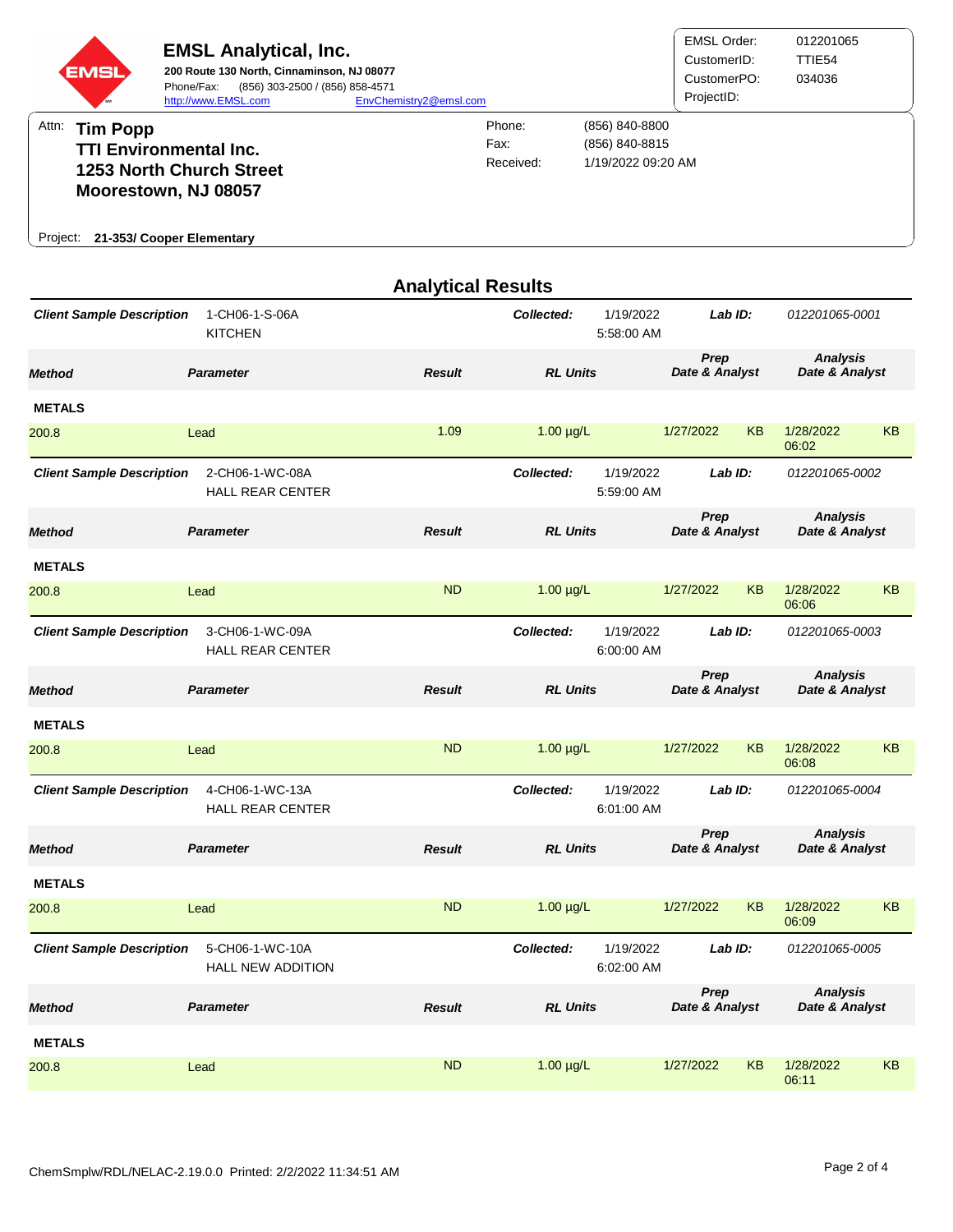

| 200.8                            | Lead                                             | <b>ND</b>     | $1.00 \mu g/L$  | 1/27/2022<br><b>KB</b>             | 1/28/2022<br><b>KB</b><br>06:13   |  |
|----------------------------------|--------------------------------------------------|---------------|-----------------|------------------------------------|-----------------------------------|--|
| <b>Client Sample Description</b> | 7-CH06-1-B-05A<br><b>NURSE</b>                   |               | Collected:      | 1/19/2022<br>Lab ID:<br>6:09:00 AM | 012201065-0007                    |  |
| <b>Method</b>                    | <b>Parameter</b>                                 | <b>Result</b> | <b>RL Units</b> | Prep<br>Date & Analyst             | <b>Analysis</b><br>Date & Analyst |  |
| <b>METALS</b>                    |                                                  |               |                 |                                    |                                   |  |
| 200.8                            | Lead                                             | 6.35          | $1.00 \mu g/L$  | 1/27/2022<br><b>KB</b>             | 1/28/2022<br><b>KB</b><br>06:14   |  |
| <b>Client Sample Description</b> | 8-CH06-1-ICE-14A<br><b>OFFICE</b>                |               | Collected:      | 1/19/2022<br>Lab ID:<br>6:08:00 AM | 012201065-0008                    |  |
| <b>Method</b>                    | <b>Parameter</b>                                 | <b>Result</b> | <b>RL Units</b> | Prep<br>Date & Analyst             | <b>Analysis</b><br>Date & Analyst |  |
| <b>METALS</b>                    |                                                  |               |                 |                                    |                                   |  |
| 200.8                            | Lead                                             | 2.27          | $1.00 \mu g/L$  | 1/25/2022<br><b>KB</b>             | 1/27/2022<br><b>JW</b><br>12:46   |  |
| <b>Client Sample Description</b> | 9-CH06-1-S-12A<br><b>MAIN OFFICE</b>             |               | Collected:      | 1/19/2022<br>Lab ID:<br>6:07:00 AM | 012201065-0009                    |  |
| <b>Method</b>                    | <b>Parameter</b>                                 | <b>Result</b> | <b>RL Units</b> | Prep<br>Date & Analyst             | <b>Analysis</b><br>Date & Analyst |  |
| <b>METALS</b>                    |                                                  |               |                 |                                    |                                   |  |
| 200.8                            | Lead                                             | 40.1          | $1.00 \mu g/L$  | 1/27/2022<br><b>KB</b>             | 1/28/2022<br><b>KB</b><br>06:19   |  |
| <b>Client Sample Description</b> | 10-CH06-1-WC-04A<br><b>HALL NEAR MAIN OFFICE</b> |               | Collected:      | 1/19/2022<br>Lab ID:<br>6:05:00 AM | 012201065-0010                    |  |
| <b>Method</b>                    | <b>Parameter</b>                                 | <b>Result</b> | <b>RL Units</b> | Prep<br>Date & Analyst             | <b>Analysis</b><br>Date & Analyst |  |
| <b>METALS</b>                    |                                                  |               |                 |                                    |                                   |  |
| 200.8                            | Lead                                             | <b>ND</b>     | $1.00 \mu g/L$  | 1/27/2022<br><b>KB</b>             | 1/28/2022<br><b>KB</b>            |  |

06:20